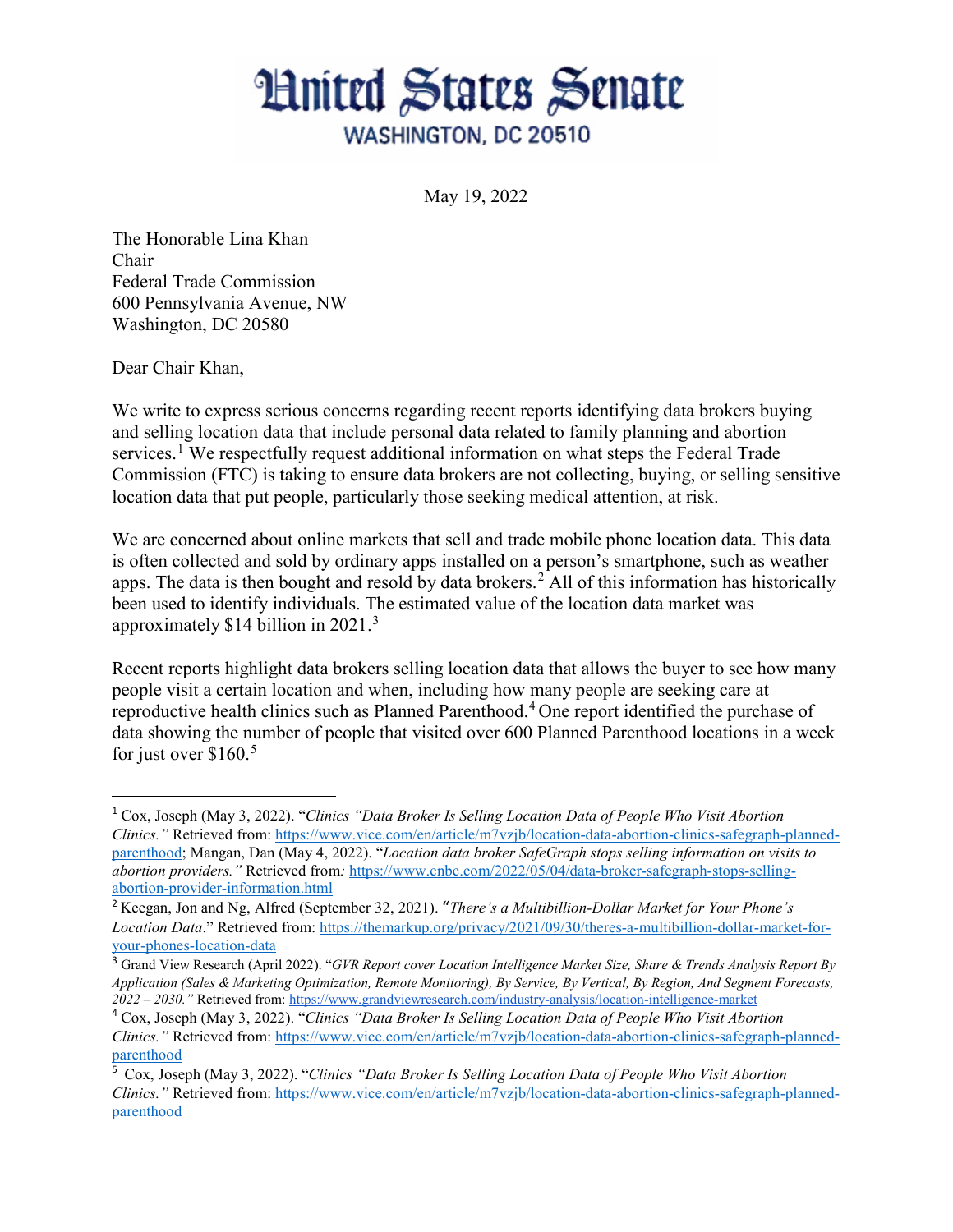In light of reports that the Supreme Court is set to overrule *Roe vs. Wade,* we are concerned about the privacy of women making decisions that should be between them, their families, and their doctors, as they have for nearly five decades. Should the Court's final decision match the leaked opinion, thirteen states could immediately ban abortion and over a dozen others are likely to criminalize it.<sup>[6](#page-1-0)</sup> Banning and criminalizing abortion in parts of our country could create added risks to those seeking family planning services in states where abortions remain legal.

We appreciate your efforts to highlight the critical need for increased consumer privacy and the danger of open data to further victimization.<sup>[7](#page-1-1)</sup> However additional measures need to be taken to protect personal data and ensure the privacy of women as they make decisions that should be between them and their doctors.

We respectfully request that you respond to the following questions by June 10:

- What measures is the FTC taking to ensure individuals have the right to review and remove their information online, and assist them should their data be sold or they become victim to a breach?
- How does the FTC plan to mitigate harms posed by mobile phone apps that are developed to collect and sell location data? How is the FTC educating individuals about how to identify apps that collect and sell their location data?
- What is the FTC doing to coordinate with the Department of Justice, states and localities, health care providers and private stakeholders to prevent data brokers and others from gaining access to the personal information of women and their healthcare decisions?
- Does the FTC need additional resources to better protect women from having their personal location data bought and disseminated by data brokers?

Thank you for your attention to this important matter. We look forward to working with you to address this threat to privacy and safety.

Sincerely,

 $\overline{a}$ 

Amy Klobuchar

United States Senator

Tammy Baldwin United States Senator

<span id="page-1-0"></span><sup>6</sup> Gerstein, Josh and Ward, Alexander (May 3, 2022). "*Supreme Court has voted to overturn abortion rights, draft opinion shows.*" Retrieved from: [https://www.politico.com/news/2022/05/02/supreme-court-abortion-draft-opinion-](https://www.politico.com/news/2022/05/02/supreme-court-abortion-draft-opinion-00029473)[00029473](https://www.politico.com/news/2022/05/02/supreme-court-abortion-draft-opinion-00029473) 

<span id="page-1-1"></span><sup>7</sup> Federal Trade Commission (January 13, 2021). "*Developer of Popular Women's Fertility-Tracking App Settles FTC Allegations that It Misled Consumers About the Disclosure of their Health Data.*" Retrieved from: [https://www.ftc.gov/news-events/news/press-releases/2021/01/developer-popular-womens-fertility-tracking-app](https://www.ftc.gov/news-events/news/press-releases/2021/01/developer-popular-womens-fertility-tracking-app-settles-ftc-allegations-it-misled-consumers-about)[settles-ftc-allegations-it-misled-consumers-about](https://www.ftc.gov/news-events/news/press-releases/2021/01/developer-popular-womens-fertility-tracking-app-settles-ftc-allegations-it-misled-consumers-about)